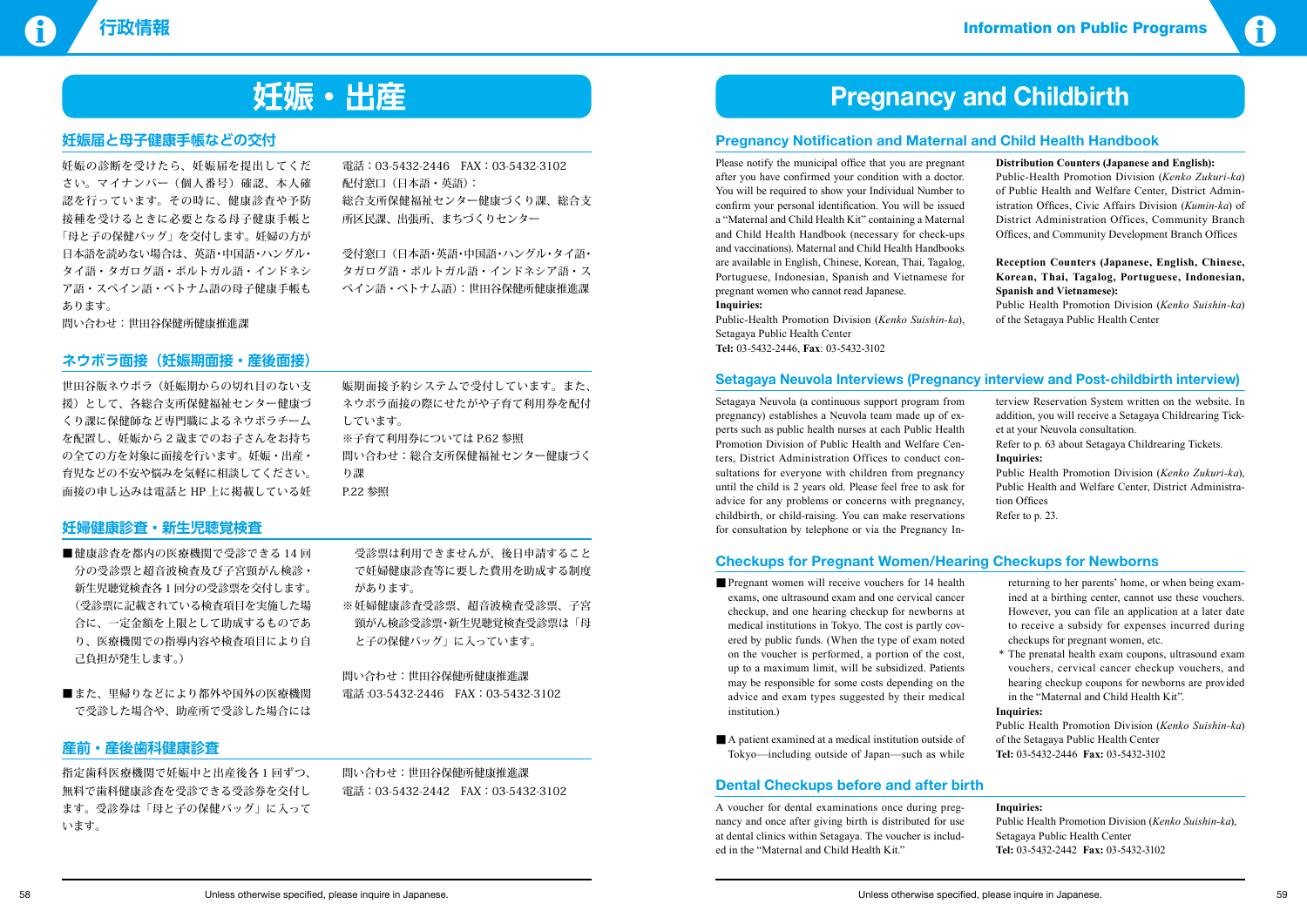

# **特定不妊治療費助成制度**

東京都特定不妊治療費助成の認定を受けた方で、 治療期間中に区内に住所を有している方に対し、 治療費の一部を助成します。なお、治療開始時の 年齢別に助成回数の制限があります。

問い合わせ:世田谷保健所健康推進課 電話:03-5432-2446 FAX:03-5432-3102 総合支所保健福祉センター健康づくり課 P.22 参照

# **妊娠高血圧症候群など医療費助成**

入院などの費用を支払うことが困難な妊産婦(住 民税が非課税の世帯、または前年の所得税額が年 間 8,400 円以下の世帯。ただし、一部除外あり)が、 入院して分べんする場合は、指定病院への入院・ 分べん費用を援助します。在留カードをもって相

妊娠高血圧症候群などにかかっている妊婦で、医 療機関に入院した場合、医療費を助成します。た だし、入院日数など資格条件があります。

問い合わせ:総合支所保健福祉センター健康づく り課 P.22 参照

# **保健指導票**

生活保護を受けている方や住民税非課税世帯の方 等を対象に、妊婦健診と産後の母と子の健診(各 1回)の費用を助成します。指定病院への受診等 いくつかの条件がありますのでご相談ください。

- 1. 出産した母の住所が出産前から申請日時点まで 引き続き世田谷区にある
- 2. 出産児の住所が出生日から申請日時点まで引き 続き世田谷区にある(流産・死産の場合は不問)
- 3. 出産児を含み 18 歳到達後最初の年度末を迎え るまでの児童を 3人以上養育している(「3人以 上」 には、過去の流産・死産、死別なども含ま れる場合がありますので、ご相談ください。)

問い合わせ:総合支所保健福祉センター健康づく り課 P.22 参照

# **出産費用の援助**

4. 加入健康保険などから当該出産について出産育 児一時金などの給付を受けている 5. 児童福祉法による入院助産を受けていない 助成額:出産費用から出産育児一時金などを差し 引いた金額(出産費用が 48 万円以上の場合は区 の基準額 48 万円から出産育児一時金などを差し 引いた金額) 申請期限:当該出産の日から 1 年以内(災害その 他やむをえない場合を除く) 問い合わせ:子ども育成推進課 電話:03-5432-2309 FAX:03-5432-3016

談にお越しください。 問い合わせ:総合支所保健福祉センター子ども家 庭支援課 子ども家庭支援センター P.22 参照

# **第3子出産費助成**

第3子以降を出産(妊娠 85 日以上の流産・死産、 死別などを含む。以下同じ)した場合の出産費の 一部を助成します。

対象:次のすべてに該当する場合

# **Designated Pregnancy Treatment Support System**

Persons recognized for Metropolitan Designated Pregnancy Treatment Benefits with a residence within Setagaya can receive partial support for treatment costs while undergoing pregnancy treatment. Please note that there are limits to the number of times the benefit can be received depending on age when treatment started. **Inquiries:**

Public-Health Promotion Division (*Kenko Suishin-ka*), Setagaya Public Health Center **Tel:** 03-5432-2446, **Fax:** 03-5432-3102 Public-Health Promotion Division (*Kenko Zukuri-ka*), Public Health and Welfare Center, District Administration Offices Refer to p. 23.

# **Financial Assistance for Pregnancy-Induced Hypertension, etc.**

For those who develop pregnancy hypertension, there are medical benefits to assist with the costs of hospitalization. However, there are certain conditions involved regarding this assistance, such as the number of days of hospitalization.

#### **Inquiries:**

- Public-Health Promotion Division (*Kenko Zukuri-ka*), Public Health and Welfare Center, District Administration Offices
- Refer to p. 23.

# **Health Instruction Sheets**

The fees pregnancy health checkups and post-childbirth mother and child health checkups (once for each checkup) are subsidized for or those who receive public financial assistance for everyday living and those who belong to households that are exempt from resident's tax. There are several requirements, such as undergoing the checkup at designated medical institutions, so please call for

more information. **Inquiries:**

Public-Health Promotion Division (*Kenko Zukuri-ka*), Public Health and Welfare Center, District Administration Offices Refer to p. 23.

## **Subsidies for Childbirth Expenses**

Subsidies are available for hospitalization and delivery at designated hospitals for expectant mothers with financial difficulty in hospitalization expenses (households that are tax-exempt for Resident's Tax, or households with an income tax for the previous year of ¥8,400 or less; however, there are some exceptions). Please bring your Residence Card and come for consultation.

**Inquiries:** Children and Family Support Center, Children and Family Support Division (*Kodomo Katei Shien-ka*), Public Health and Welfare Center, District Administration Offices Refer to p. 23

# **Childbirth Subsidy for Third Child**

Part of the expenses for the birth (including miscarriages after 85 days of pregnancy or stillbirths and bereavements. The same applies below) of your third child and any subsequent children will be covered by Setagaya City.

To be eligible, you must meet all of the following criteria:

- 1. The mother of the child must have lived in Setagaya City from before the birth of the child until the date of the application
- 2. Your newly born baby must have lived in Setagaya City from the day of his/her birth until the date of application (not necessary for cases of miscarriage or stillbirth)
- 3. Including the newly born baby and any children up through the end of the first fiscal year after their 18th birthday, if you are raising three or more children ("Three or more" may include past miscarriages, stillbirths and bereavements. Please ask for further information.)
- 4. You are eligible for benefits such as the Lump-Sum Childbirth Allowance with the health insurance program you are enrolled in.
- 5. You did not receive in-hospital midwifery care as stipulated in the Child Welfare Act

The amount of subsidy will be calculated by deducting the Lump-Sum Childbirth Allowance etc. from the childbirth expenses. (If the expenses exceeded ¥480,000, the Lump-Sum Childbirth Allowance etc. will be deducted from the municipal standard of ¥480,000)

The application period is within one year of the birth of your child. (Excluding disasters or any other uncontrollable circumstances.)

#### **Inquiries:**

Child-Rearing Promotion Division (*Kodomo Ikusei Suishin-ka*), **Tel:** 03-5432-2309 **Fax:** 03-5432-3016